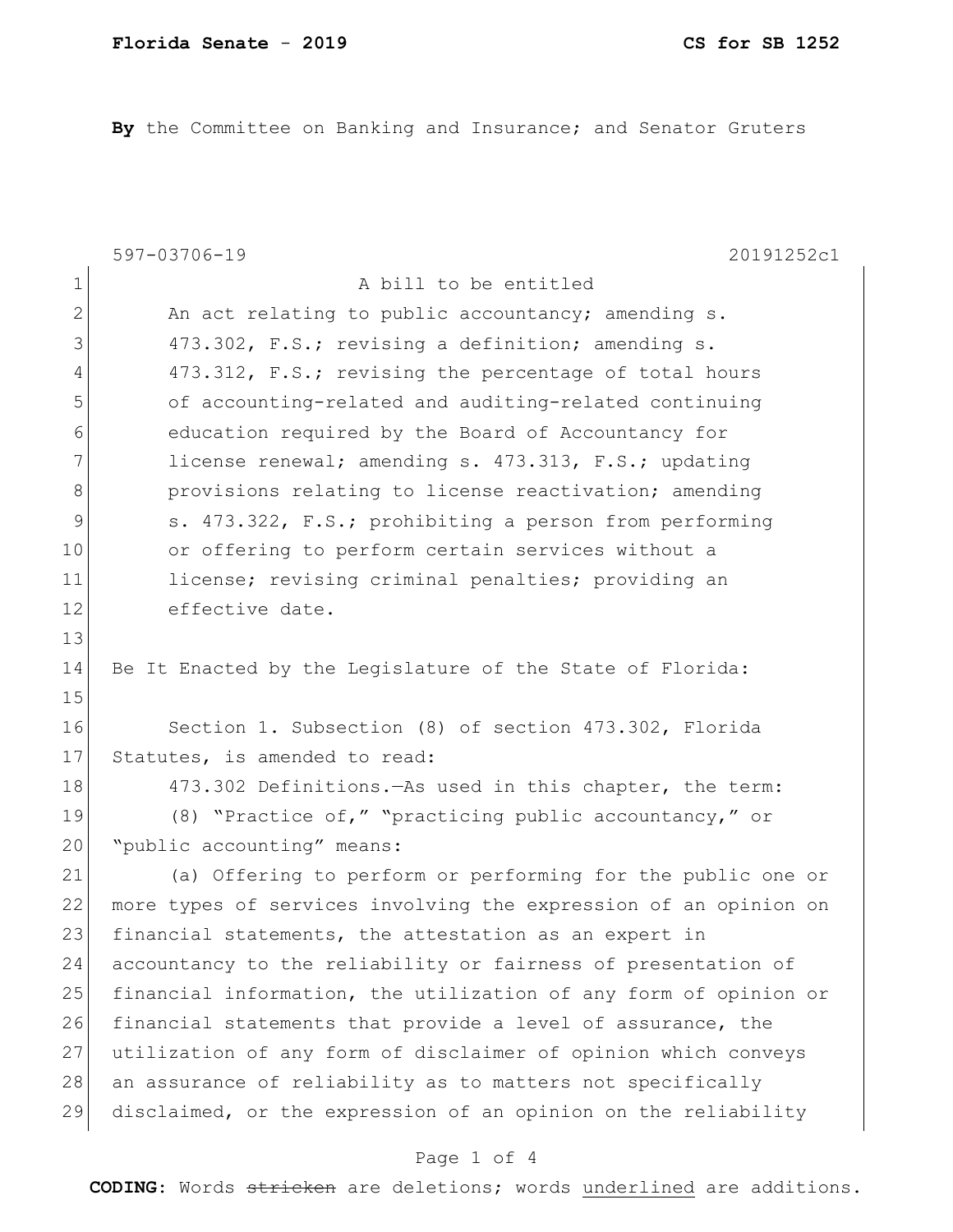597-03706-19 20191252c1

of an assertion by one party for the use by a third party;

 (b) Offering to perform or performing for the public one or 32 more types of services involving the use of accounting skills, 33 or one or more types of tax, management advisory, or consulting services, by any person who is a certified public accountant who holds an active license, issued pursuant to this chapter, or who is authorized to practice public accounting pursuant to the practice privileges granted in s. 473.3141, including the performance of such services by a certified public accountant in 39 the employ of a person or firm; or

 (c) Offering to perform or performing for the public one or 41 | more types of service involving the preparation of financial 42 statements not included within paragraph (a), by a certified public accountant who holds an active license, issued pursuant to this chapter, or who is authorized to practice public accounting pursuant to the practice privileges granted in s. 473.3141; by a firm of certified public accountants; or by a firm in which a certified public accountant has an ownership interest, including the performance of such services in the employ of another person. The board shall adopt rules 50 establishing standards of practice for such reports and 51 financial statements; provided, however, that nothing in this paragraph shall be construed to permit the board to adopt rules 53 that have the result of prohibiting Florida certified public accountants employed by unlicensed firms from preparing 55 financial statements as authorized by this paragraph; or (d) Offering to perform or performing for the public one or more types of services involving any attestation engagements in accordance with the Statements on Standards for Attestation

## Page 2 of 4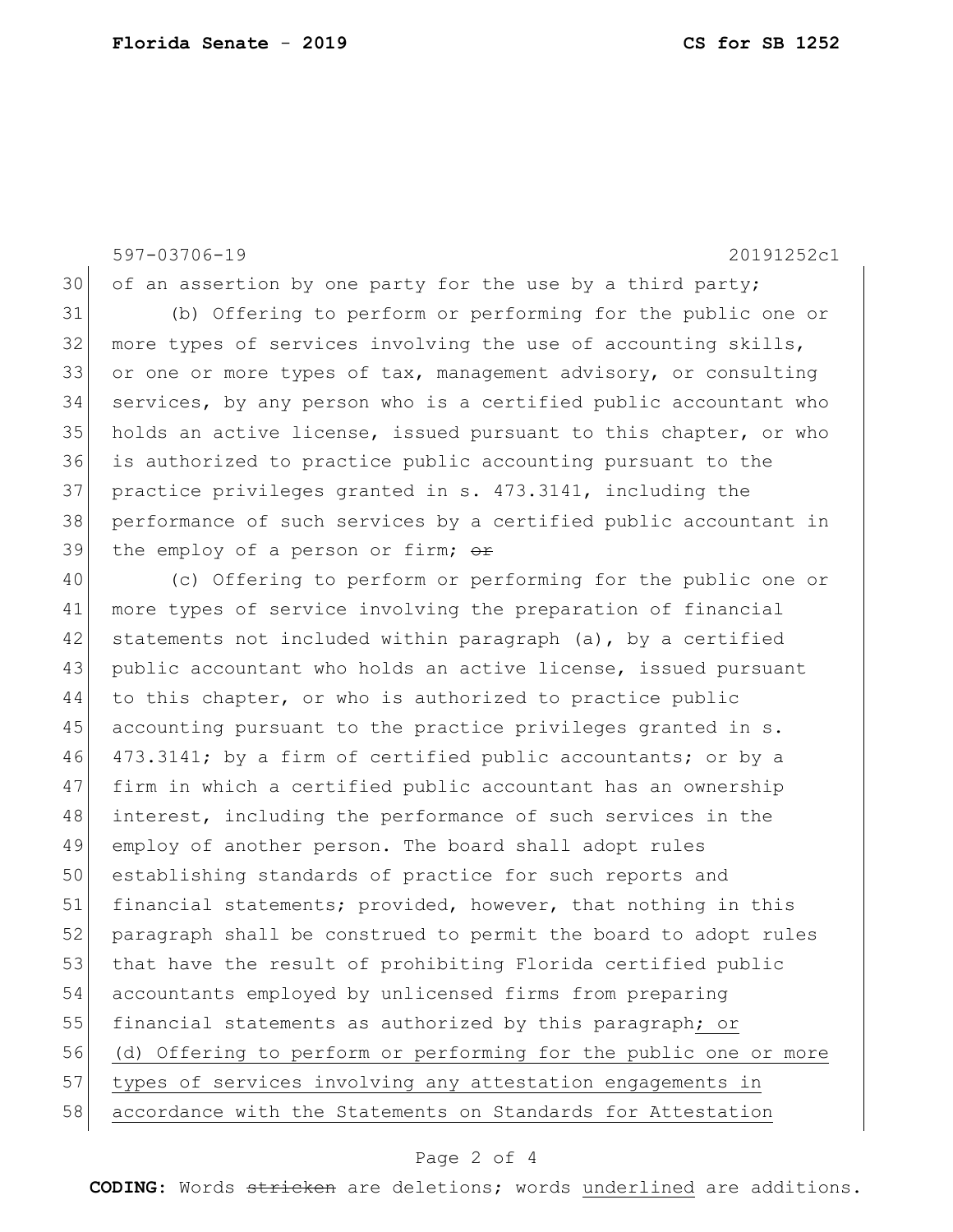| 59 | 597-03706-19<br>20191252c1                                       |
|----|------------------------------------------------------------------|
| 60 | Engagements promulgated by the American Institute of Certified   |
| 61 | Public Accountants.                                              |
|    |                                                                  |
| 62 | However, these terms shall not include services provided by the  |
| 63 | American Institute of Certified Public Accountants or the        |
| 64 | Florida Institute of Certified Public Accountants, or any full   |
| 65 | service association of certified public accounting firms whose   |
| 66 | plans of administration have been approved by the board, to      |
| 67 | their members or services performed by these entities in         |
| 68 | reviewing the services provided to the public by members of      |
| 69 | these entities.                                                  |
| 70 | Section 2. Paragraph (b) of subsection (1) of section            |
| 71 | 473.312, Florida Statutes, is amended to read:                   |
| 72 | 473.312 Continuing education.-                                   |
| 73 | (1)                                                              |
| 74 | (b) Not less than 10 25 percent of the total hours required      |
| 75 | by the board shall be in accounting-related and auditing-related |
| 76 | subjects, as distinguished from federal and local taxation       |
| 77 | matters and management services.                                 |
| 78 | Section 3. Subsection (2) of section 473.313, Florida            |
| 79 | Statutes, is amended to read:                                    |
| 80 | 473.313 Inactive status.-                                        |
| 81 | (2) A license that has become inactive under subsection (1)      |
| 82 | or for failure to complete the requirements in s. 473.312 may be |
| 83 | reactivated under s. 473.311 upon application to the department. |
| 84 | The board may prescribe by rule continuing education             |
| 85 | requirements as a condition of reactivating a license. The       |
| 86 | maximum minimum continuing education requirements for            |
| 87 | reactivating a license are those prescribed by board rule and    |
|    |                                                                  |

## Page 3 of 4